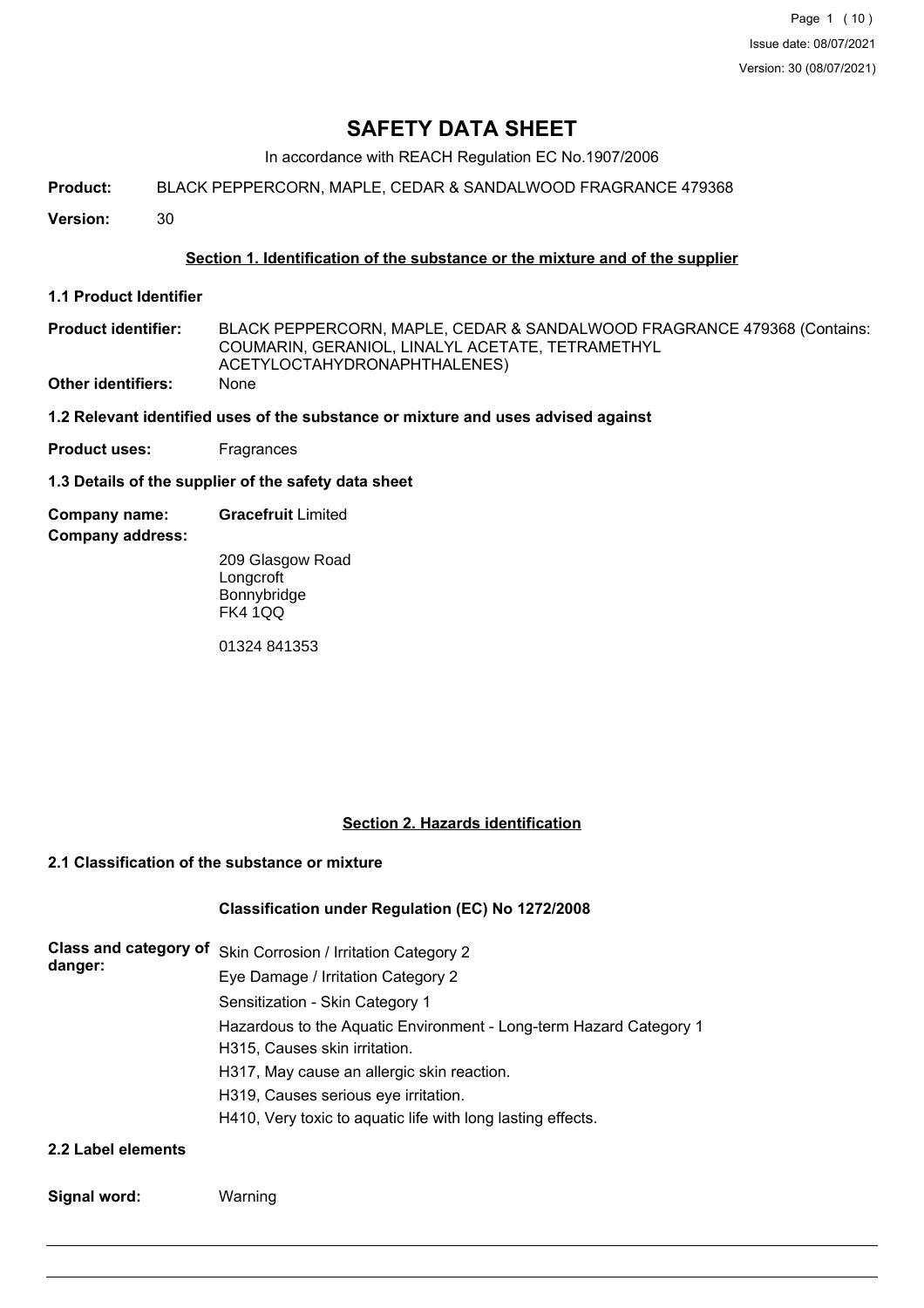Page 2 (10) Issue date: 08/07/2021 Version: 30 (08/07/2021)

# **SAFETY DATA SHEET**

In accordance with REACH Regulation EC No.1907/2006

| <b>Product:</b>                     | BLACK PEPPERCORN, MAPLE, CEDAR & SANDALWOOD FRAGRANCE 479368 |                                                                                                                                                                                                                                                                                                                                                                                                                                                                                                                                                                                                                                                                                                                                                                                                                                                                                      |  |  |  |
|-------------------------------------|--------------------------------------------------------------|--------------------------------------------------------------------------------------------------------------------------------------------------------------------------------------------------------------------------------------------------------------------------------------------------------------------------------------------------------------------------------------------------------------------------------------------------------------------------------------------------------------------------------------------------------------------------------------------------------------------------------------------------------------------------------------------------------------------------------------------------------------------------------------------------------------------------------------------------------------------------------------|--|--|--|
| <b>Version:</b>                     | 30                                                           |                                                                                                                                                                                                                                                                                                                                                                                                                                                                                                                                                                                                                                                                                                                                                                                                                                                                                      |  |  |  |
| <b>Hazard statements:</b>           |                                                              | H315, Causes skin irritation.<br>H317, May cause an allergic skin reaction.<br>H319, Causes serious eye irritation.<br>H410, Very toxic to aquatic life with long lasting effects.                                                                                                                                                                                                                                                                                                                                                                                                                                                                                                                                                                                                                                                                                                   |  |  |  |
| Supplemental<br>Information:        |                                                              | EUH208, Contains ALPHA-ISOMETHYL IONONE, ALPHA-PINENES, BETA-PINENES,<br>CITRONELLOL, DELTA-DAMASCONE, DIHYDRO PENTAMETHYLINDANONE (DPMI),<br>EUCALYPTOL, LIMONENE, LINALOOL, METHYL OCTINE CARBONATE, NEROL. May<br>produce an allergic reaction.                                                                                                                                                                                                                                                                                                                                                                                                                                                                                                                                                                                                                                   |  |  |  |
| <b>Precautionary</b><br>statements: |                                                              | P261, Avoid breathing vapour or dust.<br>P264, Wash hands and other contacted skin thoroughly after handling.<br>P272, Contaminated work clothing should not be allowed out of the workplace.<br>P273, Avoid release to the environment.<br>P280, Wear protective gloves/eye protection/face protection.<br>P302/352, IF ON SKIN: Wash with plenty of soap and water.<br>P305/351/338, IF IN EYES: Rinse cautiously with water for several minutes. Remove contact<br>lenses, if present and easy to do. Continue rinsing.<br>P333/313, If skin irritation or rash occurs: Get medical advice/attention.<br>P337/313, If eye irritation persists: Get medical advice/attention.<br>P362, Take off contaminated clothing and wash before reuse.<br>P391, Collect spillage.<br>P501, Dispose of contents/container to approved disposal site, in accordance with local<br>regulations. |  |  |  |
| Pictograms:                         |                                                              |                                                                                                                                                                                                                                                                                                                                                                                                                                                                                                                                                                                                                                                                                                                                                                                                                                                                                      |  |  |  |

**Other hazards:** Hydrocarbon Concentration %: 3.940%

## **Section 3. Composition / information on ingredients**

## **3.2 Mixtures**

#### **Contains:**

| <b>Name</b>                                                                 | CAS                       | EC.                                                            | <b>REACH Registration</b><br>No. | $\frac{9}{6}$ | <b>Classification for</b><br>(CLP) 1272/2008 |
|-----------------------------------------------------------------------------|---------------------------|----------------------------------------------------------------|----------------------------------|---------------|----------------------------------------------|
| <b>ITFTRAMFTHYL</b><br>IACETYLOCTAHYDRON 68155-66-8.<br><b>IAPHTHALENES</b> | 54464-57-2.<br>68155-67-9 | 259-174-3.<br>$ 268-978-3 $<br>268-979-9.<br>$ 915 - 730 - 3 $ | 01-2119489989-04-xxxx            | 10-<20%       | $ SCI 2-SS 1B-EH C1 $<br>H315-H317-H410.-    |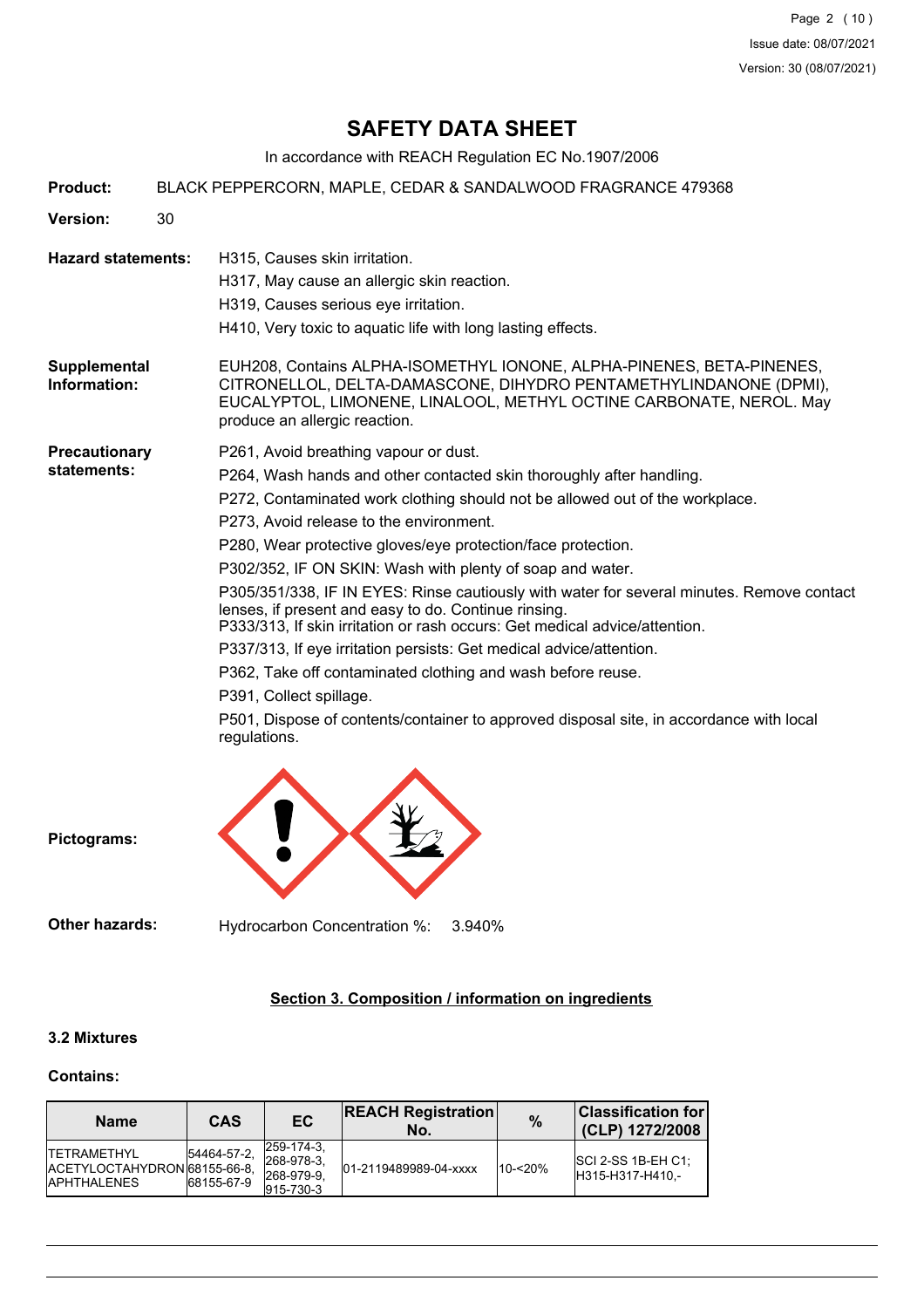In accordance with REACH Regulation EC No.1907/2006

## **Product:** BLACK PEPPERCORN, MAPLE, CEDAR & SANDALWOOD FRAGRANCE 479368

#### **Version:** 30

| $1,3,4,6,7,8$ -<br>HEXAHYDRO-<br>4,6,6,7,8,8-<br><b>HEXAMETHYLINDENO</b>                                                            | 1222-05-5   | 214-946-9                             | l01-2119488227-29-xxxx | $5 - 10%$   | EH A1-EH C1; H410,-                                                               |
|-------------------------------------------------------------------------------------------------------------------------------------|-------------|---------------------------------------|------------------------|-------------|-----------------------------------------------------------------------------------|
| [5,6-C]PYRAN<br><b>COUMARIN</b>                                                                                                     | 91-64-5     | 202-086-7                             |                        | $1 - 5%$    | ATO 4-SS 1B; H302-<br>H317.-                                                      |
| l2.6-DIMETHYL-7-<br>OCTEN-2-OL                                                                                                      | 18479-58-8  | 242-362-4                             |                        | 1-<5%       | SCI 2-EDI 2; H315-<br>H319.-                                                      |
| LINALYL ACETATE                                                                                                                     | 115-95-7    | 204-116-4                             | l01-2119454789-19-xxxx | $1 - 5%$    | <b>SCI 2-EDI 2-SS 1B;</b><br>H315-H317-H319,-                                     |
| PENTAMETHYL-2-<br><b>HEPTANOL</b>                                                                                                   | 87118-95-4  | 401-030-0                             | 01-0000015093-78       | 1-<5%       | EH C2:H411 .-                                                                     |
| <b>I</b> LIMONENE                                                                                                                   | 5989-27-5   | 227-813-5                             |                        | 1-<5%       | FL 3-SCI 2-SS 1B-AH<br>1-EH A1-EH C1; H226-<br>H304-H315-H317-<br>H410.-          |
| IACETYL HEXAMETHYL 21145-77-7.<br>TETRALIN (AHTN)                                                                                   | 1506-02-1   | 244-240-6.<br>216-133-4               |                        | $1 - 5%$    | ATO 4-EH A1-EH C1;<br>H302-H410.-                                                 |
| ILINALOOL                                                                                                                           | 78-70-6     | 201-134-4                             | l01-2119474016-42-xxxx | 1-<5%       | SCI 2-SS 1B; H315-<br>H317,-                                                      |
| PENTAMETHYLCYCLO<br>PENT-3-ENE-BUTANOL 65113-99-7                                                                                   |             | 265-453-0                             |                        | 1-<5%       | EDI 2-EH C2:H319-<br>H411,-                                                       |
| <b>IGERANIOL</b>                                                                                                                    | 106-24-1    | 203-377-1                             | l01-2119552430-49-xxxx | 1-<5%       | <b>SCI 2-EDI 1-SS 1B:</b><br>H315-H317-H318,-                                     |
| ALPHA-ISOMETHYL<br><b>IONONE</b>                                                                                                    | 127-51-5    | 204-846-3                             |                        | $0.1 - 1\%$ | SS 1B-EH C2;H317-<br>H411.-                                                       |
| <b>CITRONELLOL</b>                                                                                                                  | 106-22-9    | 203-375-0                             | l01-2119453995-23-xxxx | $0.1 - 1\%$ | <b>SCI 2-EDI 2-SS 1B:</b><br>H315-H317-H319,-                                     |
| <b>BHT (BUTYLATED)</b><br>HYDROXYTOLUENE)                                                                                           | 128-37-0    | 204-881-4                             | 01-2119555270-46-xxxx  | $0.1 - 1\%$ | EH A1-EH C1; H410,-                                                               |
| NEROL                                                                                                                               | 106-25-2    | 203-378-7                             |                        | $0.1 - 1\%$ | SCI 2-EDI 2-SS 1B;<br>H315-H317-H319,-                                            |
| ICIS-3-HEXENYL<br><b>SALICYLATE</b>                                                                                                 | 65405-77-8  | 265-745-8                             | 01-2119987320-37-xxxx  | $0.1 - 1\%$ | EH A1-EH C1; H410,-                                                               |
| <b>REACTION MASS OF</b><br>1-METHYL-3 & 1-<br>METHYL-4-(4-<br>METHYLPENT-3-EN-1- 52474-60-9<br>YL)CYCLOHEX-3-ENE-<br>1-CARBALDEHYDE | 52475-86-2. | 257-942-2.<br>257-941-7,<br>915-712-5 | 01-2120735080-68-xxxx  | $0.1 - 1\%$ | EH A1-EH C1;H410,-                                                                |
| <b>BETA-PINENES</b>                                                                                                                 | 127-91-3    | 204-872-5                             |                        | $0.1 - 1\%$ | FL 3-SCI 2-SS 1B-AH<br>1-EH A1-EH C1;H226-<br>H304-H315-H317-<br>H410.-           |
| EUCALYPTOL                                                                                                                          | 470-82-6    | 207-431-5                             |                        | $0.1 - 1\%$ | FL 3-SS 1B;H226-<br>H317.-                                                        |
| IGAMMA-TERPINENE                                                                                                                    | 99-85-4     | 202-794-6                             |                        | $0.1 - 1\%$ | FL 3-REP 2-AH 1;<br>H226-H304-H361,                                               |
| IALPHA-PINENES                                                                                                                      | 80-56-8     | 201-291-9                             |                        | $0.1 - 1\%$ | FL 3-ATO 4-SCI 2-SS<br>1B-AH 1-EH A1-EH<br>C1;H226-H302-H304-<br>H315-H317-H410.- |
| DIHYDRO<br>PENTAMETHYLINDAN<br> ONE (DPMI)                                                                                          | 33704-61-9  | 251-649-3                             |                        | $0.1 - 1\%$ | SCI 2-EDI 2-SS 1B-EH<br>C2:H315-H317-H319-<br>H411,-                              |
| IDELTA-DAMASCONE                                                                                                                    | 57378-68-4  | 260-709-8                             |                        | <0.1%       | <b>ATO 4-SCI 2-SS 1A-</b><br>EH A1-EH C1;H302-<br>H315-H317-H410.-                |
| IMETHYL OCTINE<br>CARBONATE                                                                                                         | 111-80-8    | 203-909-2                             | 01-2120139912-55-xxxx  | <0.1%       | ATO 4-SCI 2-SS 1A-<br>EH A1-EH C3;H302-<br>H315-H317-H400-<br>H412,-              |

**Substances with Community workplace exposure limits:**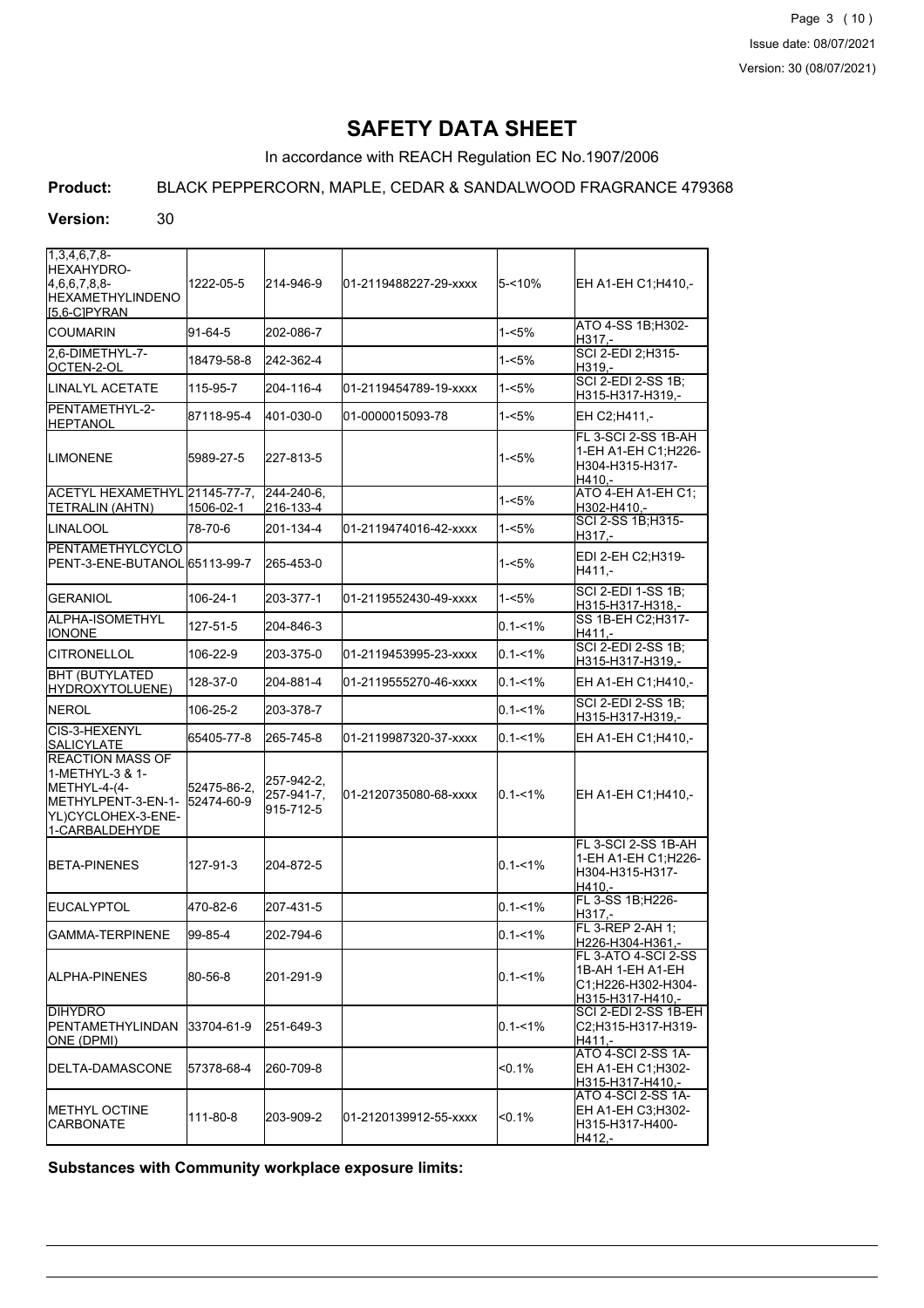In accordance with REACH Regulation EC No.1907/2006

## **Product:** BLACK PEPPERCORN, MAPLE, CEDAR & SANDALWOOD FRAGRANCE 479368

### **Version:** 30

| <b>Name</b>                              | <b>CAS</b> | ЕC        | %           |
|------------------------------------------|------------|-----------|-------------|
| <b>BHT (BUTYLATED</b><br>HYDROXYTOLUENE) | 128-37-0   | 204-881-4 | $0.1 - 1\%$ |
| <b>IDIETHYL PHTHALATE</b>                | 84-66-2    | 201-550-6 | 20-<50%     |

**Substances that are persistent, bioaccumulative and toxic or very persistent and very bioaccumulative, greater than 0.1%:**

Not Applicable

## **Section 4. First-aid measures**

## **4.1 Description of first aid measures**

IF ON SKIN: Wash with plenty of soap and water.

IF IN EYES: Rinse cautiously with water for several minutes. Remove contact lenses, if present and easy to do. Continue rinsing.

## **4.2 Most important symptoms and effects, both acute and delayed**

Causes skin irritation.

May cause an allergic skin reaction.

Causes serious eye irritation.

## **4.3 Indication of any immediate medical attention and special treatment needed**

None expected, see Section 4.1 for further information.

## **SECTION 5: Firefighting measures**

#### **5.1 Extinguishing media**

Suitable media: Carbon dioxide, Dry chemical, Foam.

## **5.2 Special hazards arising from the substance or mixture**

In case of fire, may be liberated: Carbon monoxide, Unidentified organic compounds.

## **5.3 Advice for fire fighters:**

In case of insufficient ventilation, wear suitable respiratory equipment.

## **Section 6. Accidental release measures**

## **6.1 Personal precautions, protective equipment and emergency procedures:**

Avoid inhalation. Avoid contact with skin and eyes. See protective measures under Section 7 and 8.

#### **6.2 Environmental precautions:**

Keep away from drains, surface and ground water, and soil.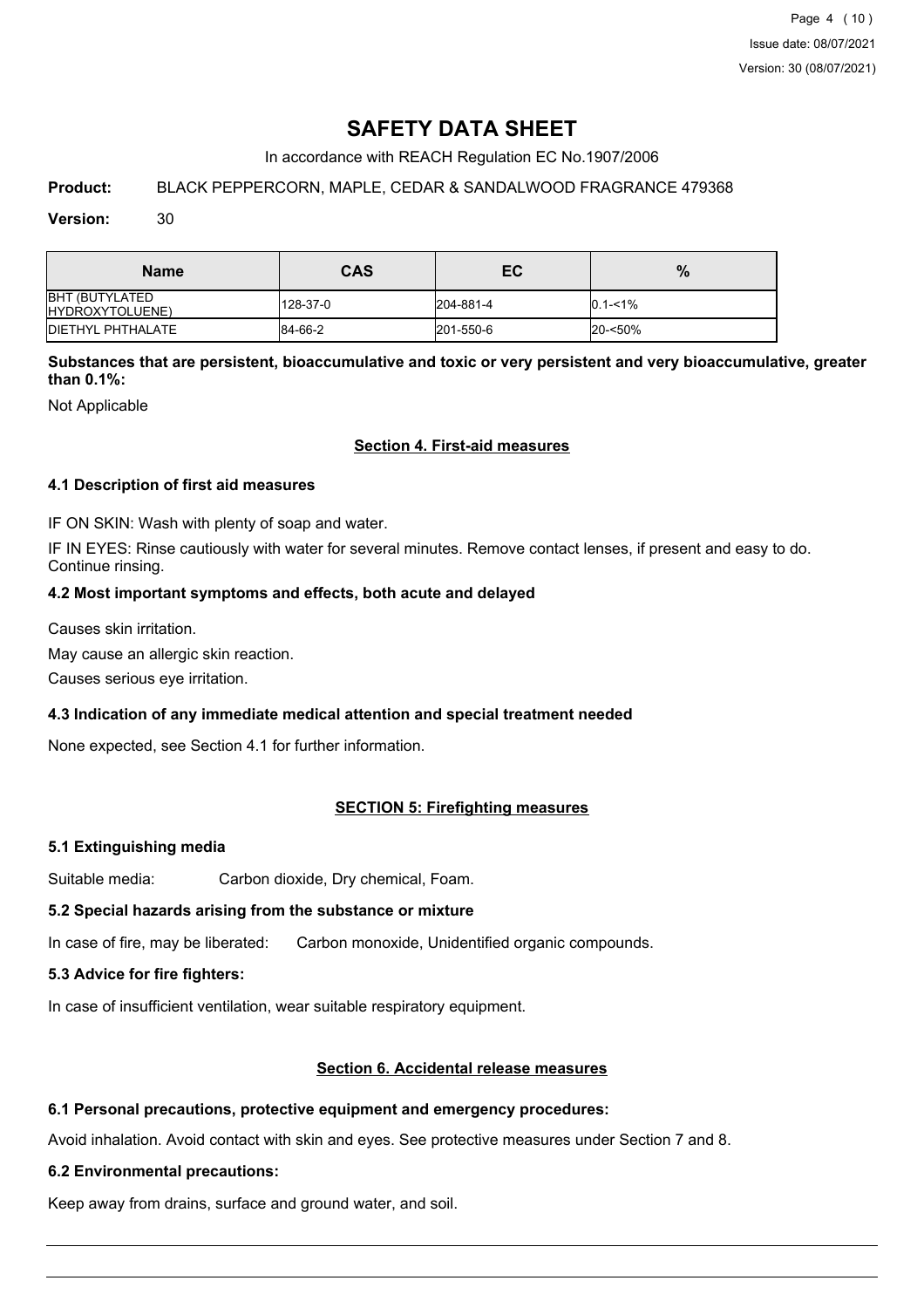In accordance with REACH Regulation EC No.1907/2006

## **Product:** BLACK PEPPERCORN, MAPLE, CEDAR & SANDALWOOD FRAGRANCE 479368

**Version:** 30

## **6.3 Methods and material for containment and cleaning up:**

Remove ignition sources. Provide adequate ventilation. Avoid excessive inhalation of vapours. Contain spillage immediately by use of sand or inert powder. Dispose of according to local regulations.

## **6.4 Reference to other sections:**

Also refer to sections 8 and 13.

## **Section 7. Handling and storage**

#### **7.1 Precautions for safe handling:**

Keep away from heat, sparks, open flames and hot surfaces. - No smoking. Use personal protective equipment as required. Use in accordance with good manufacturing and industrial hygiene practices. Use in areas with adequate ventilation Do not eat, drink or smoke when using this product.

## **7.2 Conditions for safe storage, including any incompatibilities:**

Store in a well-ventilated place. Keep container tightly closed. Keep cool. Ground/bond container and receiving equipment. Use explosion-proof electrical, ventilating and lighting equipment. Use only non-sparking tools. Take precautionary measures against static discharge.

#### **7.3 Specific end use(s):**

Fragrances: Use in accordance with good manufacturing and industrial hygiene practices.

## **Section 8. Exposure controls/personal protection**

#### **8.1 Control parameters**

Workplace exposure limits:

| Ingredient                                | <b>CAS</b>           | EC.       | <b>Description</b>                                   | Value |
|-------------------------------------------|----------------------|-----------|------------------------------------------------------|-------|
| <b>BHT (BUTYLATED)</b><br>HYDROXYTOLUENE) | 128-37-0             | 204-881-4 | Long-term exposure limit (8-hour<br>$TWA)$ (mg/m3)   | 10    |
| <b>DIETHYL PHTHALATE</b>                  | 84-66-2<br>201-550-6 |           | Long-term exposure limit (8-hour<br>TWA) (mg/m3)     | 15    |
|                                           |                      |           | Short-term exposure limit (15-<br>$ minute)$ (mg/m3) | 10    |

## **8.2 Exposure Controls**

#### **Eye / Skin Protection**

Wear protective gloves/eye protection/face protection

## **Respiratory Protection**

Ensure adequate and ongoing ventilation is maintained in order to prevent build up of excessive vapour and to ensure occupational exposure limits are adhered to. If appropriate, and depending on your patterns and volumes of use, the following engineering controls may be required as additional protective measures: a) Isolate mixing rooms and other areas where this material is used or openly handled. Maintain these areas under negative air pressure relative to the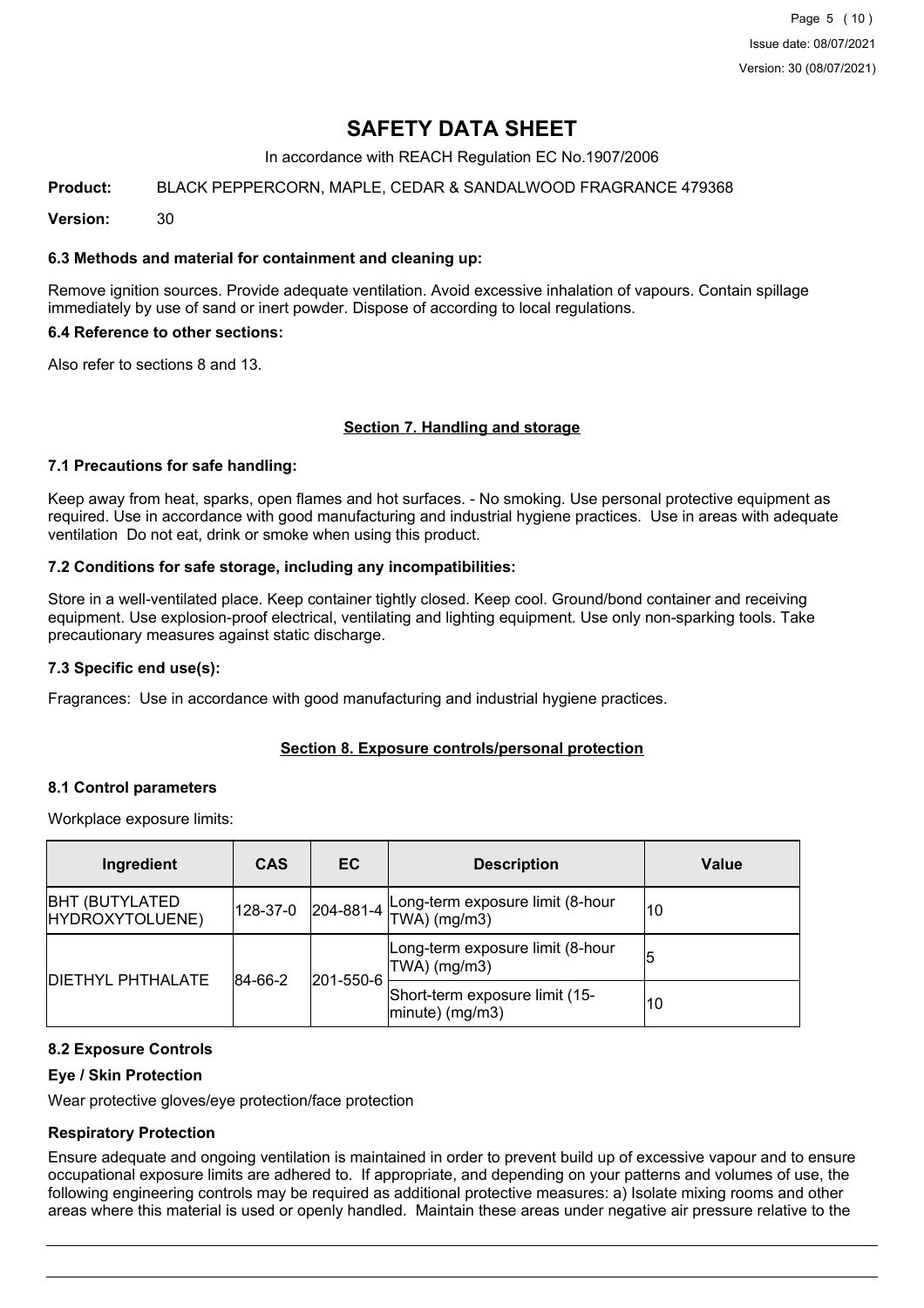In accordance with REACH Regulation EC No.1907/2006

**Product:** BLACK PEPPERCORN, MAPLE, CEDAR & SANDALWOOD FRAGRANCE 479368

**Version:** 30

rest of the plant. b) Employ the use of Personal protective equipment - an approved, properly fitted respirator with organic vapour cartridges or canisters and particulate filters. c) Use local exhaust ventilation around open tanks and other open sources of potential exposures in order to avoid excessive inhalation, including places where this material is openly weighed or measured. In addition, use general dilution ventilation of the work area to eliminate or reduce possible worker exposures. d) Use closed systems for transferring and processing this material.

Also refer to Sections 2 and 7.

#### **Section 9. Physical and chemical properties**

#### **9.1 Information on basic physical and chemical properties**

| Appearance:                                          | Clear colourless to pale yellow liquid       |
|------------------------------------------------------|----------------------------------------------|
| Odour:                                               | Not determined                               |
| <b>Odour threshold:</b>                              | Not determined                               |
| pH:                                                  | Not determined                               |
| Melting point / freezing point:                      | Not determined                               |
| Initial boiling point / range:                       | Not determined                               |
| <b>Flash point:</b>                                  | 92 °C                                        |
| <b>Evaporation rate:</b>                             | Not determined                               |
| Flammability (solid, gas):                           | Not determined                               |
| <b>Upper/lower flammability or explosive limits:</b> | Product does not present an explosion hazard |
| Vapour pressure:                                     | 0.17200060 mmHg                              |
| <b>Vapour density:</b>                               | Not determined                               |
| <b>Relative density:</b>                             | 1.0050 - 1.0090                              |
| Solubility(ies):                                     | Not determined                               |
| Partition coefficient: n-octanol/water:              | Not determined                               |
| Auto-ignition temperature:                           | Not determined                               |
| <b>Decomposition temperature:</b>                    | Not determined                               |
| <b>Viscosity:</b>                                    | Not determined                               |
| <b>Explosive properties:</b>                         | Not expected                                 |
| <b>Oxidising properties:</b>                         | Not expected                                 |
|                                                      |                                              |

**9.2 Other information:** None available

## **Section 10. Stability and reactivity**

## **10.1 Reactivity:**

Presents no significant reactivity hazard, by itself or in contact with water.

## **10.2 Chemical stability:**

Good stability under normal storage conditions.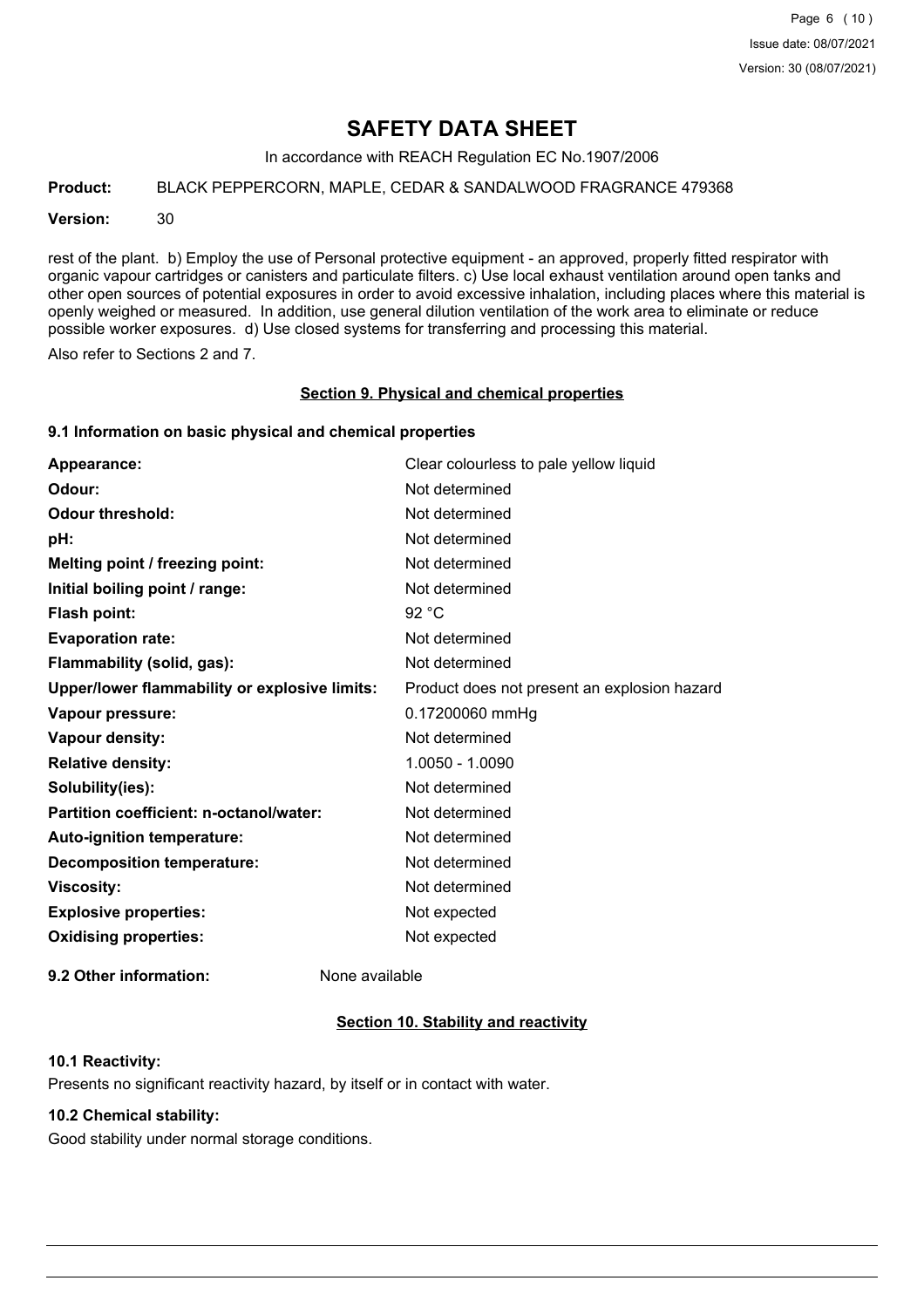Page 7 (10) Issue date: 08/07/2021 Version: 30 (08/07/2021)

# **SAFETY DATA SHEET**

In accordance with REACH Regulation EC No.1907/2006

**Product:** BLACK PEPPERCORN, MAPLE, CEDAR & SANDALWOOD FRAGRANCE 479368

**Version:** 30

## **10.3 Possibility of hazardous reactions:**

Not expected under normal conditions of use.

## **10.4 Conditions to avoid:**

Avoid extreme heat.

#### **10.5 Incompatible materials:**

Avoid contact with strong acids, alkalis or oxidising agents.

#### **10.6 Hazardous decomposition products:**

Not expected.

## **Section 11. Toxicological information**

#### **11.1 Information on toxicological effects**

This mixture has not been tested as a whole for health effects. The health effects have been calculated using the methods outlined in Regulation (EC) No 1272/2008 (CLP).

| <b>Acute Toxicity:</b>                    | Based on available data the classification criteria are not met. |
|-------------------------------------------|------------------------------------------------------------------|
| <b>Acute Toxicity Oral</b>                | >5000                                                            |
| <b>Acute Toxicity Dermal</b>              | Not Applicable                                                   |
| <b>Acute Toxicity Inhalation</b>          | Not Available                                                    |
| <b>Skin corrosion/irritation:</b>         | Skin Corrosion / Irritation Category 2                           |
| Serious eye damage/irritation:            | Eye Damage / Irritation Category 2                               |
| <b>Respiratory or skin sensitisation:</b> | Sensitization - Skin Category 1                                  |
| Germ cell mutagenicity:                   | Based on available data the classification criteria are not met. |
| <b>Carcinogenicity:</b>                   | Based on available data the classification criteria are not met. |
| <b>Reproductive toxicity:</b>             | Based on available data the classification criteria are not met. |
| <b>STOT-single exposure:</b>              | Based on available data the classification criteria are not met. |
| <b>STOT-repeated exposure:</b>            | Based on available data the classification criteria are not met. |
| <b>Aspiration hazard:</b>                 | Based on available data the classification criteria are not met. |

#### **Information about hazardous ingredients in the mixture**

| Ingredient                                                     | <b>CAS</b>               | EC                                     | LD50/ATE Oral | LD50/ATE<br><b>Dermal</b> | LC50/ATE<br><b>Inhalation</b> | <b>LC50</b><br><b>Route</b> |
|----------------------------------------------------------------|--------------------------|----------------------------------------|---------------|---------------------------|-------------------------------|-----------------------------|
| <b>ACETYL</b><br><b>IHEXAMETHYL</b><br><b>ITETRALIN (AHTN)</b> | 21145-77-7,<br>1506-02-1 | $ 244 - 240 - 6 $<br>$ 216 - 133 - 4 $ | 1000          | Not available             | Not available                 | Not<br>available            |
| <b>ICOUMARIN</b>                                               | $ 91 - 64 - 5 $          | 202-086-7                              | 1500          | Not available             | Not available                 | <b>Not</b><br>available     |

Refer to Sections 2 and 3 for additional information.

## **Section 12. Ecological information**

**12.1 Toxicity:**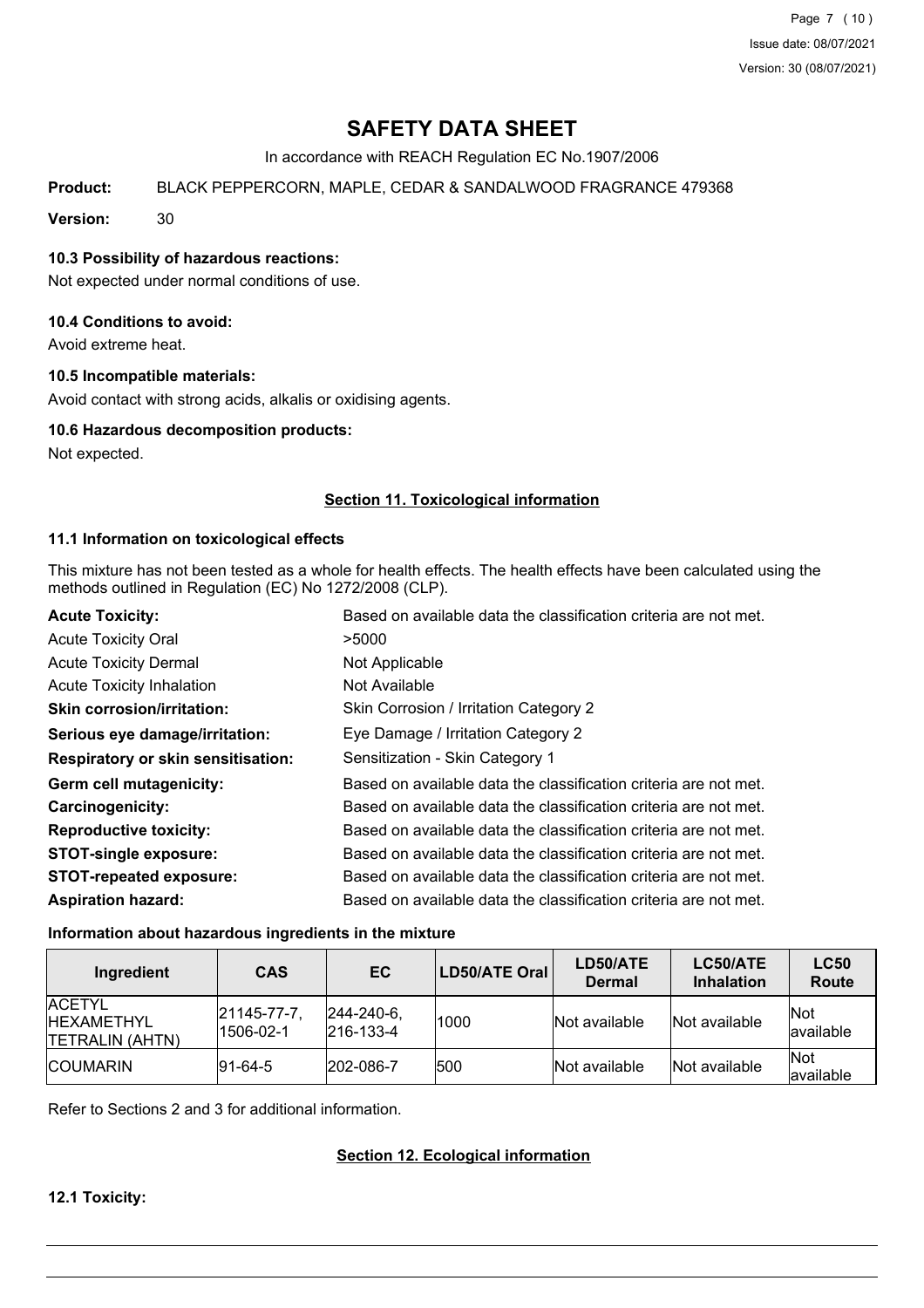Page 8 (10) Issue date: 08/07/2021 Version: 30 (08/07/2021)

# **SAFETY DATA SHEET**

In accordance with REACH Regulation EC No.1907/2006

**Product:** BLACK PEPPERCORN, MAPLE, CEDAR & SANDALWOOD FRAGRANCE 479368

**Version:** 30

Very toxic to aquatic life with long lasting effects.

- **12.2 Persistence and degradability:** Not available
- **12.3 Bioaccumulative potential:** Not available
- **12.4 Mobility in soil:** Not available

## **12.5 Results of PBT and vPvB assessment:**

This substance does not meet the PBT/vPvB criteria of REACH, annex XIII.

**12.6 Other adverse effects:** Not available

## **Section 13. Disposal considerations**

## **13.1 Waste treatment methods:**

Dispose of in accordance with local regulations. Avoid disposing into drainage systems and into the environment. Empty containers should be taken to an approved waste handling site for recycling or disposal.

## **Section 14. Transport information**

| 14.1 UN number:                           | UN3082                                                                                                                                                               |
|-------------------------------------------|----------------------------------------------------------------------------------------------------------------------------------------------------------------------|
| 14.2 UN Proper Shipping Name:             | ENVIRONMENTALLY HAZARDOUS SUBSTANCE, LIQUID, N.O.S.<br>(TETRAMETHYL ACETYLOCTAHYDRONAPHTHALENES, 1,3,4,6,7,8-<br>HEXAHYDRO-4,6,6,7,8,8-HEXAMETHYLINDENO[5,6-C]PYRAN) |
| 14.3 Transport hazard class(es):          | 9                                                                                                                                                                    |
| <b>Sub Risk:</b>                          |                                                                                                                                                                      |
| 14.4. Packing Group:                      | Ш                                                                                                                                                                    |
| <b>14.5 Environmental hazards:</b>        | This is an environmentally hazardous substance.                                                                                                                      |
| <b>14.6 Special precautions for user:</b> | None additional                                                                                                                                                      |
|                                           | 14.7 Transport in bulk according to Anney II of MARPOL 73/78 and the IRC Code:                                                                                       |

**14.7 Transport in bulk according to Annex II of MARPOL73/78 and the IBC Code:**

Not applicable

## **Section 15. Regulatory information**

## **15.1 Safety, health and environmental regulations/legislation specific for the substance or mixture** None additional

## **15.2 Chemical Safety Assessment**

A Chemical Safety Assessment has not been carried out for this product.

## **Section 16. Other information**

| <b>Concentration % Limits:</b>  | EH C1=81.96% EH C2=8.08% EH C3=0.80769515% EH C4=71.42% SCL<br>2=33.06% EDI 2=41.57% EDI 2A=41.57% SS 1=5.62% |
|---------------------------------|---------------------------------------------------------------------------------------------------------------|
| <b>Total Fractional Values:</b> | EH C1=1.22 EH C2=12.38 EH C3=123.81 EH C4=1.40 SCI 2=3.02 EDI<br>2=2.41 EDI 2A=2.41 SS 1=17.80                |

## **Key to revisions:**

Concentration % Limits SECTION 3: Composition/information on ingredients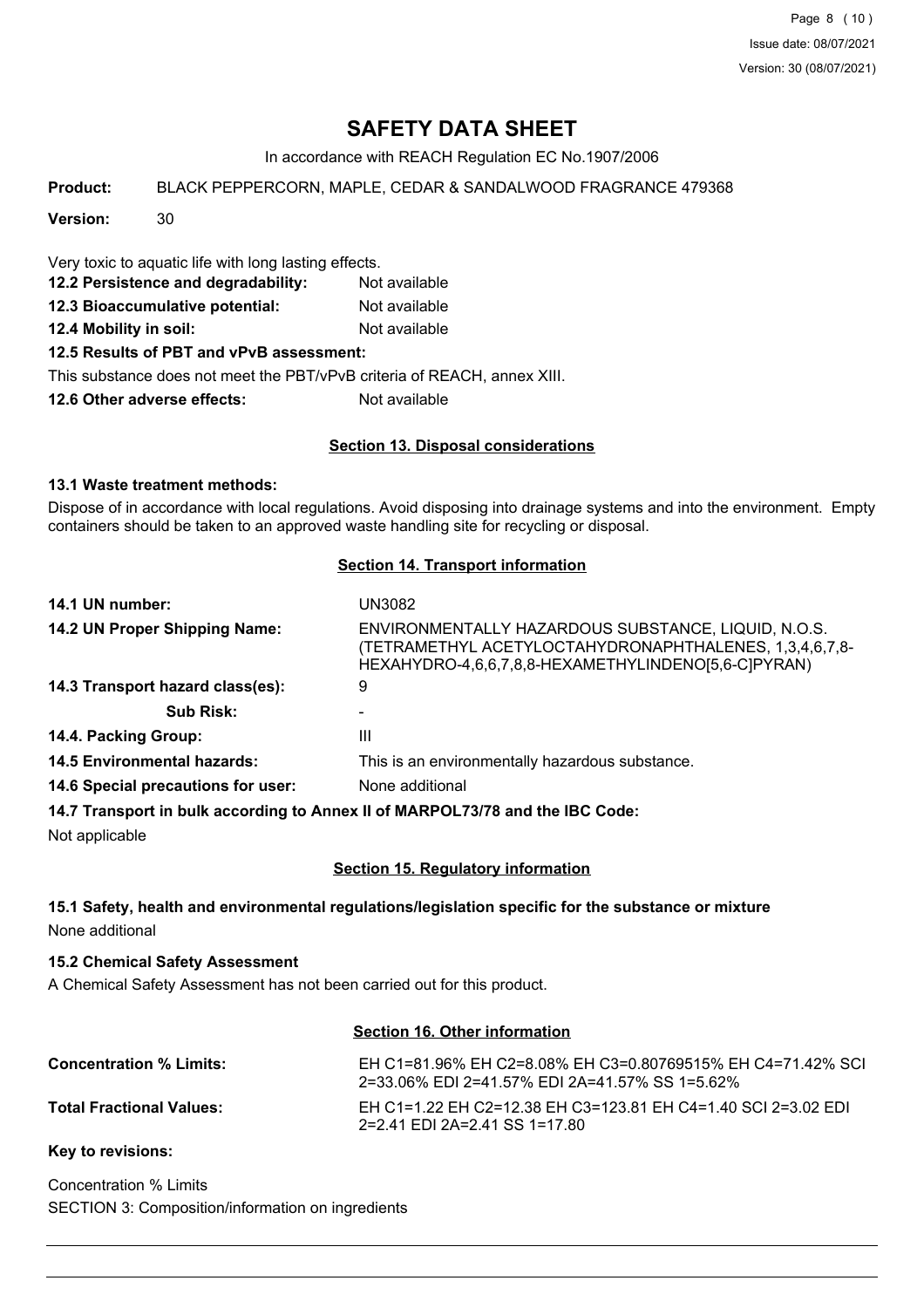Page 9 (10) Issue date: 08/07/2021 Version: 30 (08/07/2021)

# **SAFETY DATA SHEET**

In accordance with REACH Regulation EC No.1907/2006

**Product:** BLACK PEPPERCORN, MAPLE, CEDAR & SANDALWOOD FRAGRANCE 479368

**Version:** 30

Total Fractional Values

## **Key to abbreviations:**

| <b>Abbreviation</b> | <b>Meaning</b>                                                                                             |
|---------------------|------------------------------------------------------------------------------------------------------------|
| AH 1                | Aspiration Hazard Category 1                                                                               |
| ATO 4               | Acute Toxicity - Oral Category 4                                                                           |
| EDI <sub>1</sub>    | Eye Damage / Irritation Category 1                                                                         |
| EDI <sub>2</sub>    | Eye Damage / Irritation Category 2                                                                         |
| EH A1               | Hazardous to the Aquatic Environment - Acute Hazard Category 1                                             |
| EH C1               | Hazardous to the Aquatic Environment - Long-term Hazard Category 1                                         |
| EH <sub>C2</sub>    | Hazardous to the Aquatic Environment - Long-term Hazard Category 2                                         |
| EH <sub>C3</sub>    | Hazardous to the Aquatic Environment - Long-term Hazard Category 3                                         |
| FL <sub>3</sub>     | Flammable Liquid, Hazard Category 3                                                                        |
| H226                | Flammable liquid and vapour.                                                                               |
| H302                | Harmful if swallowed.                                                                                      |
| H304                | May be fatal if swallowed and enters airways.                                                              |
| H315                | Causes skin irritation.                                                                                    |
| H317                | May cause an allergic skin reaction.                                                                       |
| H318                | Causes serious eye damage.                                                                                 |
| H319                | Causes serious eye irritation.                                                                             |
| H361                | Suspected of damaging fertility or the unborn child.                                                       |
| H400                | Very toxic to aquatic life.                                                                                |
| H410                | Very toxic to aquatic life with long lasting effects.                                                      |
| H411                | Toxic to aquatic life with long lasting effects.                                                           |
| H412                | Harmful to aquatic life with long lasting effects.                                                         |
| P202                | Do not handle until all safety precautions have been read and understood.                                  |
| P210                | Keep away from heat, sparks, open flames and hot surfaces. - No smoking.                                   |
| P233                | Keep container tightly closed.                                                                             |
| P240                | Ground/bond container and receiving equipment.                                                             |
| P241                | Use explosion-proof electrical, ventilating and lighting equipment.                                        |
| P242                | Use only non-sparking tools.                                                                               |
| P243                | Take precautionary measures against static discharge.                                                      |
| P <sub>261</sub>    | Avoid breathing vapour or dust.                                                                            |
| P264                | Wash hands and other contacted skin thoroughly after handling.                                             |
| P270                | Do not eat, drink or smoke when using this product.                                                        |
| P272                | Contaminated work clothing should not be allowed out of the workplace.                                     |
| P273                | Avoid release to the environment.                                                                          |
| P280                | Wear protective gloves/eye protection/face protection.                                                     |
| P301/310            | IF SWALLOWED: Immediately call a POISON CENTER or doctor/physician.                                        |
| P301/312            | IF SWALLOWED: call a POISON CENTER or doctor/physician if you feel unwell.                                 |
| P302/352            | IF ON SKIN: Wash with plenty of soap and water.                                                            |
| P303/361/353        | IF ON SKIN (or hair): Remove/take off immediately all contaminated clothing. Rinse skin with water/shower. |